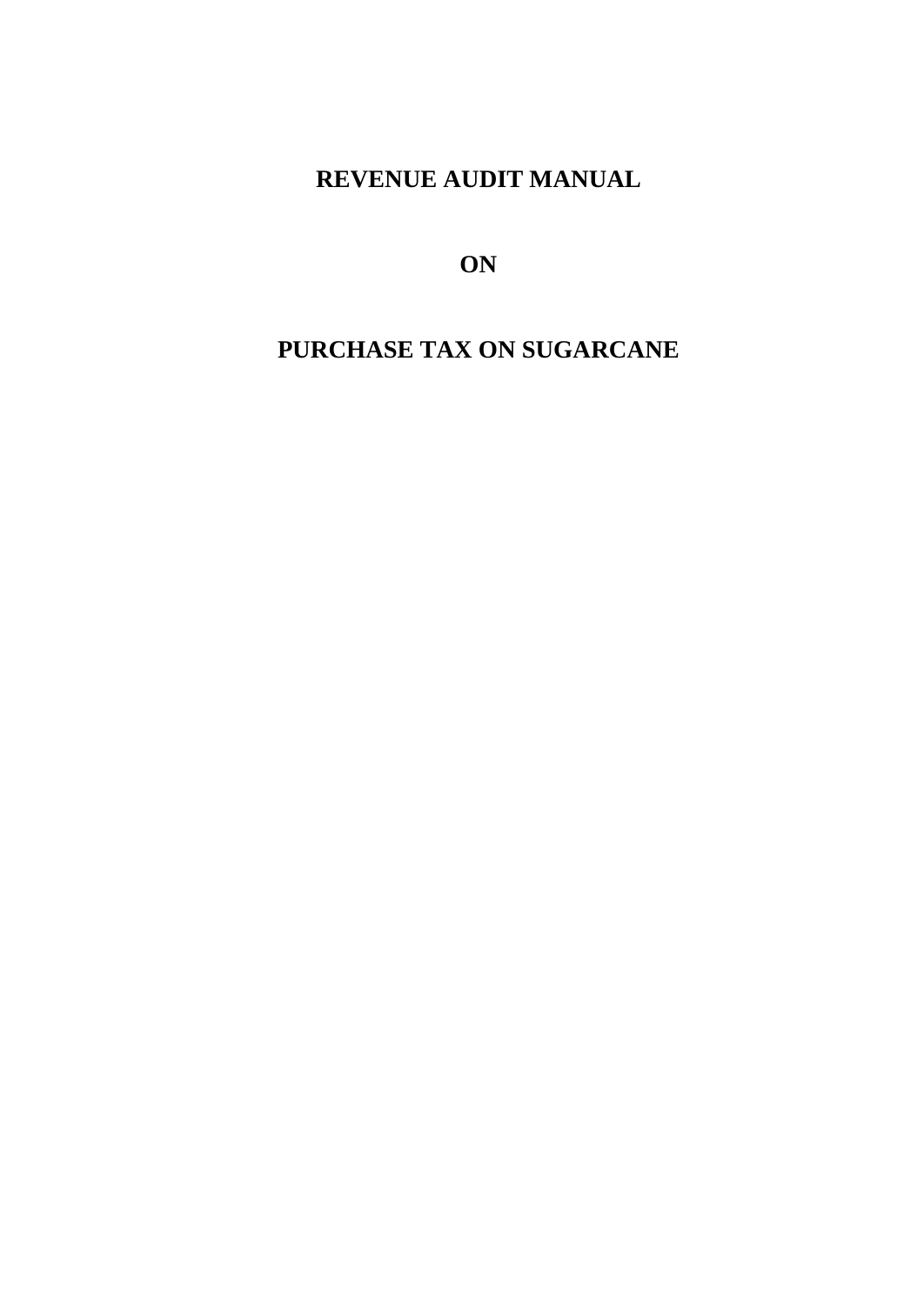#### **FOR USE OF I.A. & A.D. ONLY OFFICE OF THE ACCOUNTANT GENERAL (COMMERCIAL AND RECEIPT AUDIT) ANDHRA PRADESH HYDERABAD – 500 004**

#### **REVENUE AUDIT MANUAL ON PURCHASE TAX ON SUGARCANE ANDHRA PRADESH**

**ISSUED BY THE ACCOUNTANT GENERAL (COMMERCIAL AND RECEIPT AUDIT), ANDHRA PRADESH, HYDERABAD-500 004.**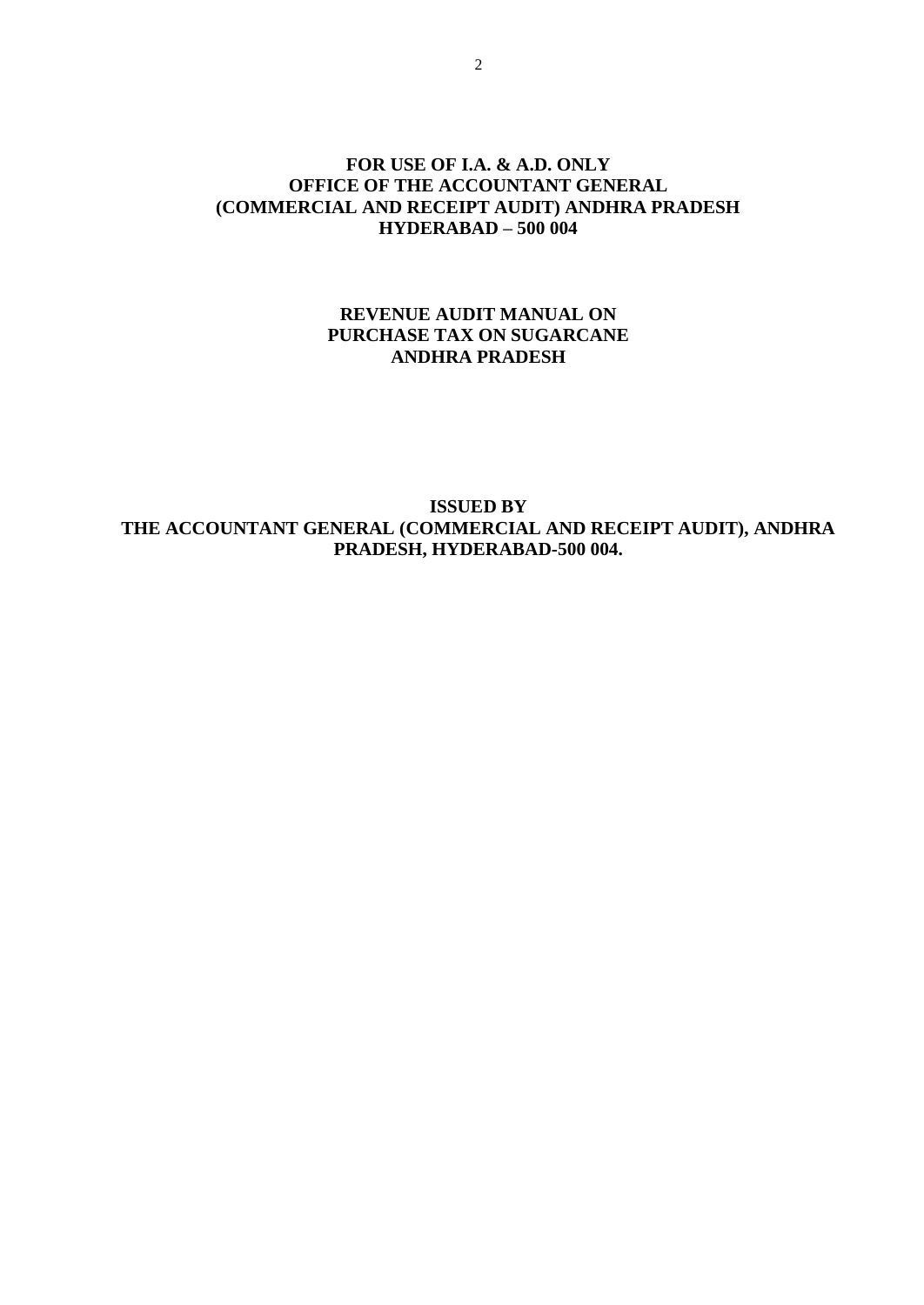#### **PREFACE**

The audit of purchase tax (Receipts and Refunds) on purchase of sugarcane by sugar factories and khandasari units is being conducted in the state of Andhra Pradesh from 1983-84. This Manual on Audit of purchase tax on sugarcane in Andhra Pradesh State has been prepared in compliance with the instructions of the Comptroller and Auditor General of India. This manual is updated duly incorporating latest changes in this regard.

This manual is intended to guide the Officers and staff both in Head Quarters and in the field in the audit of purchase tax. However, the manual is not a substitute to the Andhra Pradesh Sugarcane (Regulation of Supply and Purchase) Tax Act 1961 and rules made there under. Those officers and staff engaged in the audit of purchase Tax receipts should acquaint themselves fully with provisions of the Acts, Rules made there under and other procedural instructions issued by the State Government.

State Receipt Audit (Headquarters) section shall be responsible for keeping the manual upto date.

Errors or omissions if any, noticed may be brought to the notice of Accountant General (Commercial and Receipt Audit), Andhra Pradesh, Hyderabad. Suggestions for the improvements of the Manual are also welcome.

HYDERABAD Date: 29-11-2007

.

ACCOUNTANT GENERAL (C & RA) ANDHRA PRADESH HYDERABAD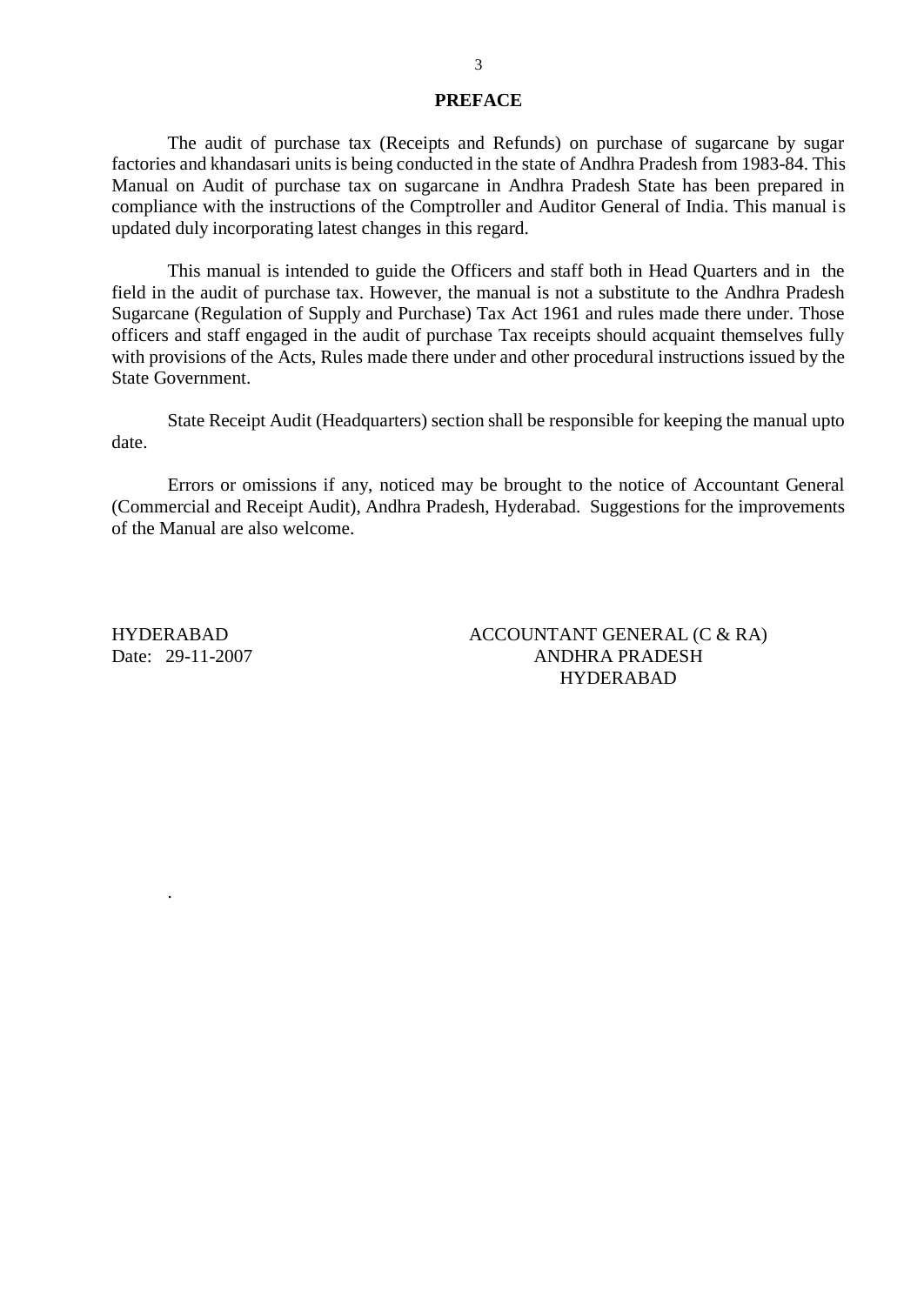## **INDEX**

| <b>SI.No. CHAPTER</b>                           | PAGE No.  |
|-------------------------------------------------|-----------|
| 1. Introduction                                 | $1-5$     |
| 2. Organizational set up                        | 6         |
| 3. Levy of purchase Tax                         | $7-8$     |
| 4. Collection of Tax                            | 9         |
| 5. Penalties                                    | $10 - 11$ |
| 6. Records to be maintained and Audit Checks    | 12        |
| 7. Duties and Powers of Inspector of Sugarcane. | 13        |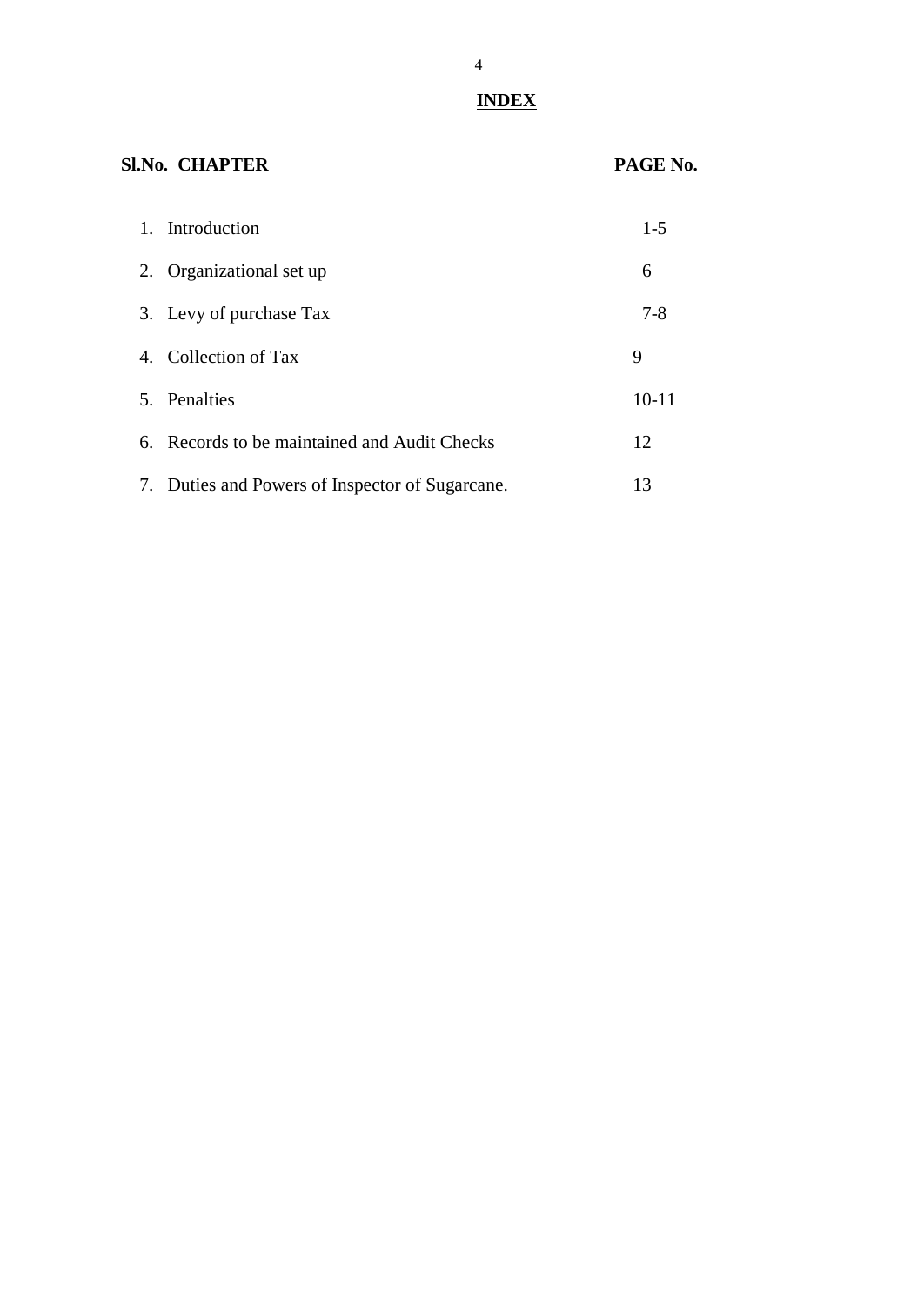#### **CHAPTER – I INTRODUCTION**

## **CONSTITUTIONAL RESPONSIBILITY OF THE COMPTROLLER AND AUDITOR GENERAL OF INDIA FOR AUDIT OF RECEIPTS**

**1.1.** The Audit of revenue is inherent in the powers vested in the Comptroller and Auditor General of India by Article 151 of the constitution. Article 151 lays down that the Reports of the Comptroller and Auditor General of India relating to the accounts of the union and the States shall be submitted to the President or the Governor of a State as the case may be, who shall cause them to be laid before each House of Parliament or Legislature of Union or a State. Thus the audit reports must relate to the totality of the accounts of the Union or a State and this totality would include all receipts embracing the revenues of the Union and of the States.

**1.2.** Section 16 of the Comptroller and Auditor General of India (Duties powers and conditions of service) Act 1974 specifically enjoins upon the Comptroller and Auditor General, to audit all receipts of the Union and of the States and to satisfy himself that the rules and procedures in that behalf are designed to secure an effective check on the assessment, collection and proper allocation of revenue and are duly observed. For that purpose, the Comptroller and Auditor General is authorized to undertake such examination of accounts as he thinks fit and to report thereon.

#### **1.3 Principles of Receipt Audit**

The audit of receipts is broadly governed by the general principles laid down in chapter 3 of Section II of the Manual of Standing Orders (Audit). The instructions contained in this manual are supplementary thereto and describes specifically the procedure to be followed in the Audit of receipts of purchase tax on sugarcane.

**1.4.** The levy and collection of purchase tax on sugarcane in Andhra Pradesh is governed by Andhra Pradesh sugarcane (Regulation of Supply & Purchase) Act 1961 and A.P. Sugarcane ((Regulation of Supply & Purchase) Rules 1961. The following are also relevant in the law relating to Sugarcane and Sugar.

- 1. The Sugar (control) order 1966.
- 2. The Sugarcane (control) order 1966.

## **1.5. AUDITING STANDARDS**

Auditing Standards prescribe the norms of principles and practices, which the Auditors are expected to follow in the conduct of Audit. They provide minimum guidance to the Auditor that helps determine the extent of auditing steps and procedures that should be applied in; the audit and constitute the criteria or yardstick against which the quality of audit results are evaluated.

The norms of Principles and Procedures to be followed by Audit are prescribed in "Auditing Standards" (2nd Edition, 2002) which, *inter-alia*, include the following:

**A) Basic Postulates**: The basic postulates for auditing standards are basic assumptions, consistent premises, logical principles and requirements which help in developing auditing standards and serve the auditors in forming their opinions and report on particularly in cases where no specific standards apply.

The Basic Postulates are:

- 1) The Supreme Audit Institution of India (SAI) should comply with the International Organisation of Supreme Audit Institutions (INTOSAI) auditing standards in all matters that are deemed material.
- 2) The SAI should apply its own judgement to the diverse situations that arise in the course of Government auditing.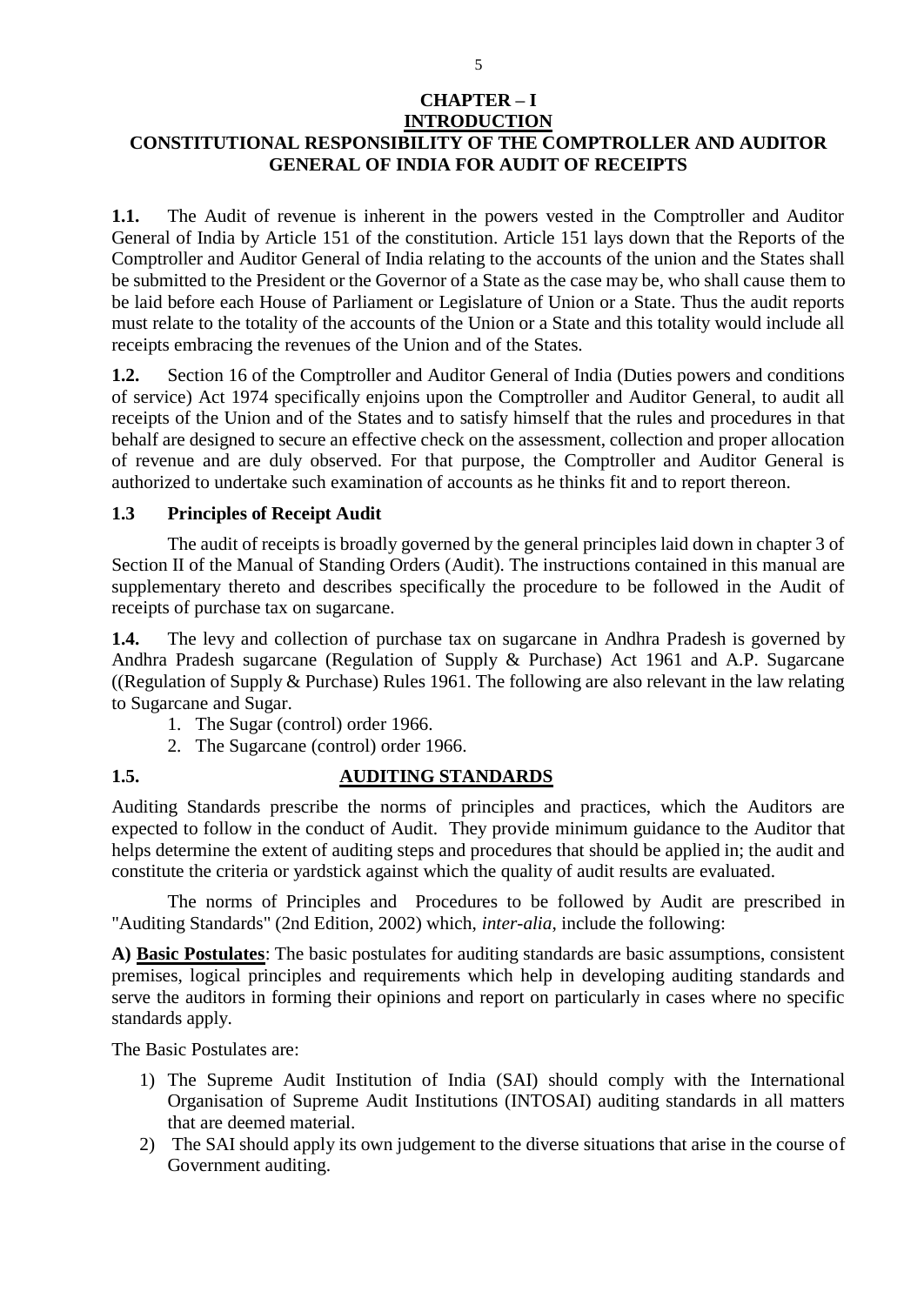3) With increased public consciousness, the demand for public accountability of persons or entities managing public resources has become increasingly evident so that there is a need for the accountability process to be in place and operating effectively.

4) Development of adequate information, control, evaluation and reporting systems within the Government will facilitate the accountability process, Management is responsible for correctness and sufficiency of the form and content of the financial reports and other information.

5) Appropriate authorities should ensure the promulgation of acceptable accounting standards for financial reporting and disclosure relevant to the needs of the Government, and audited entities should develop specific and measurable objectives and performance targets.

6) Consistent application of acceptable accounting standards should result in the fair presentation of the financial position and the results of operations.

7) The existence of an adequate system of internal control minimises the risk of errors and irregularities.

8) Legislative enactments would facilitate the co-operation of audited entities in maintaining and providing access to all relevant data necessary for a comprehensive assessment of the activities under audit.

9) All audit activities should be within the SAIs audit mandate.

10) SAIs should work towards improving techniques for auditing the validity of performance measures

11) SAIs should avoid conflict of interest between the auditor and entity under audit.

**B) General Standards**: 1)The general auditing standards describe the qualifications of the auditor and the auditing institution so that they may carry out the tasks of field and reporting standards in a competent and effective manner. These standards apply to all types of audit for both auditor and audit institutions. While auditing, the auditor should be independent, competent and due care should be taken in planning, specifying, gathering and evaluating evidence and in reporting on findings, conclusions and recommendations.

2) The legal mandate provided in the Comptroller and Auditor General's (Duties, Powers and Conditions of Service) Act, 1971 provides for full and free access for the CAG and his auditors to all premises and records relevant to audited entities and their operations and provides adequate powers to the CAG to obtain relevant information from persons or entities possessing it.

3) The audit department seek to create among audited entities an understanding of its role and function, with a view to maintaining amicable relationships with them. Good relationships can help the SAI to obtain information freely and frankly and to conduct discussions in an atmosphere of mutual respect and understanding.

**C) Field standards** (1): The purpose of field standards is to establish the criteria or overall framework for the purposeful, systematic and balanced steps or actions that the auditor has to follow. These steps and actions represent the rules of investigation that the auditor, as a seeker of audit evidence, implements to achieve a specific result.

(2) The field standards establish the framework for conducting and managing audit work. They are related to the general auditing standards, which set out the basic requirements for undertaking the tasks covered by the field standards. They are also related to reporting standards, which cover the communication aspect of auditing, as the results from carrying out the field standards constitute the main source for the contents of the opinion or report.

(3). The field standards applicable to all types of audit are:

a). The auditor should plan the audit in a manner, which ensures that an audit of high quality is carried out in an economic, efficient and effective way and in a timely manner.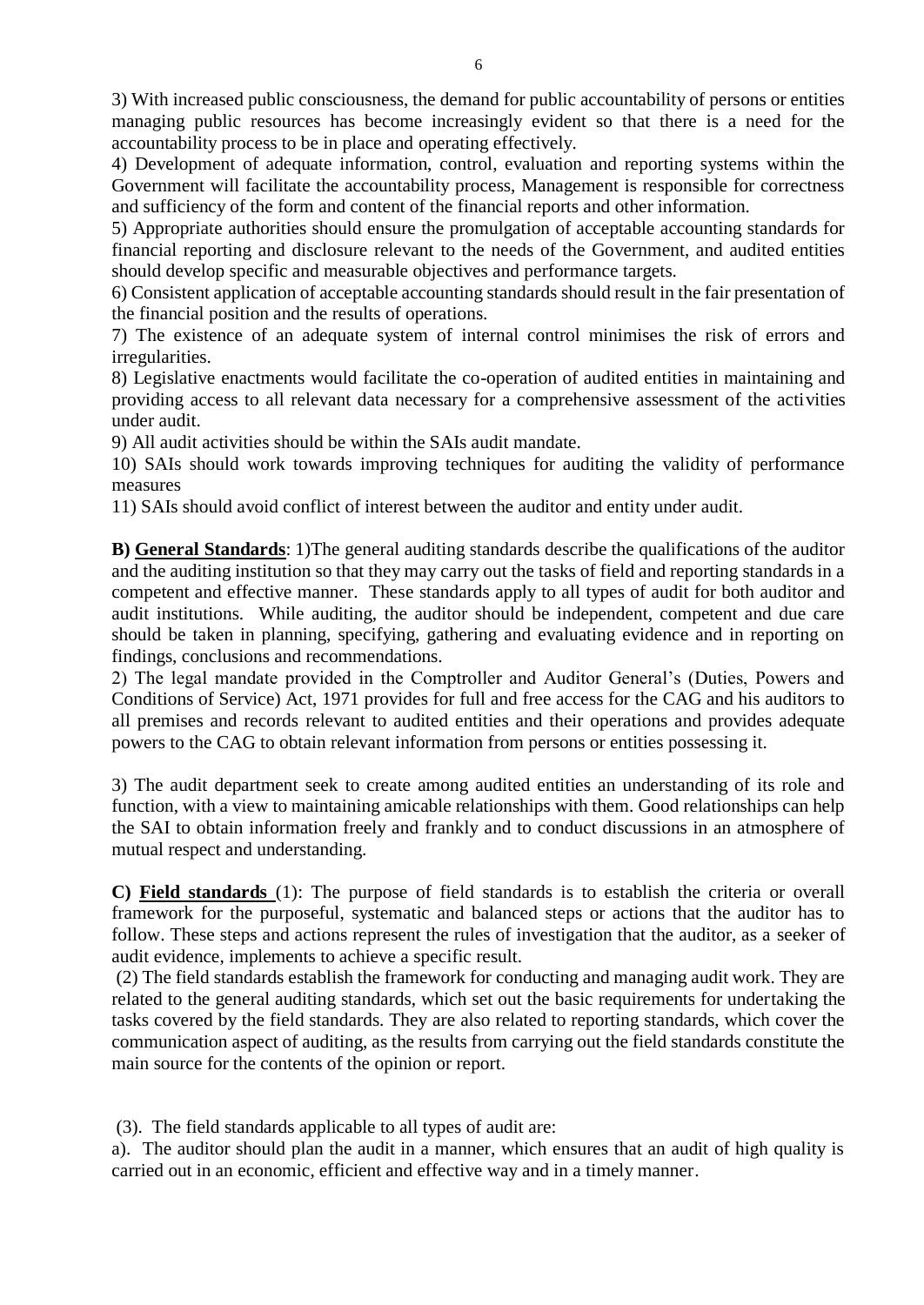b). The work of the audit staff at each level and audit phase should be properly supervised during the audit; and a senior member of the audit staff should review documented work.

c). The auditor, in determining the extent and scope of the audit, should study and evaluate the reliability of internal control.

**i) Planning:** The auditor should plan the audit in a manner, which ensures that an audit of high quality is carried out without wastage of resources in an economic, efficient and effective way in a timely manner.

1) the following planning steps are normally included in an audit:

a). Collect information about the audited entity and its organisation in order to assess risk and to determine materiality:

b). Define the objective and scope of the audit:

c). Undertake preliminary analysis to determine the approach to be adopted and the nature and extent of enquiries to be made later.

d). Highlight special problems foreseen when planning the audit:

e). Prepare a budget and a schedule for the audit:

f). Identify staff requirements and a team for the audit: and

g). Familiarise the audited entity about the scope, objectives and the assessment criteria of the audit and discuss with them as necessary.

**ii).** Supervision:- The work of audit staff at each level and audit phase should be properly supervised during audit, and a senior member should review documented work.

1) The following paragraphs explain supervision and review as an auditing standard.

A) Supervision is essential to ensure the fulfillment of audit objectives and the maintenance of the quality of the audit work. Proper supervision and control is therefore necessary in all cases, regardless of the competence of individual auditors.

B) Supervision should be directed both to the substance and to the method of auditing. It involves ensuring that:

a. The members of the audit team have a clear and consistent understanding of the audit plan.

b. The audit is carried out in accordance with the auditing standards and practices of the SAI.

c. The audit plan and action steps specified in that plan are followed unless a variation is authorised.

d. Working papers contain evidence adequately supporting all conclusions, recommendations and opinions

e. The auditor achieves the stated audit objectives and

f. The audit report includes the audit conclusions, recommendations and opinions, as appropriate.

2) All audit work should be reviewed by a senior member of the audit staff before the audit opinions or reports are finalised. It should be carried out as each part of the audit progresses. Review bring more than one level of experience and judgement to the audit task and should ensure that:

a. All evaluations and conclusions are soundly based and are supported by competent, relevant and reasonable audit evidence as the foundation for the final audit opinion or report.

b. All errors, deficiencies and unusual matters have been properly identified, documented and either satisfactorily resolved or brought to the attention of a more senior SAI officer, and

c. Changes and improvements necessary to the conduct of future audits are identified, recorded and taken into account in later audit plans and in staff development activities.

3) This standard emphasis's the importance of involvement of each higher level of supervision and does not in any way absolve the lower levels of audit staff carrying out field investigations from any negligence in carrying out assigned duties.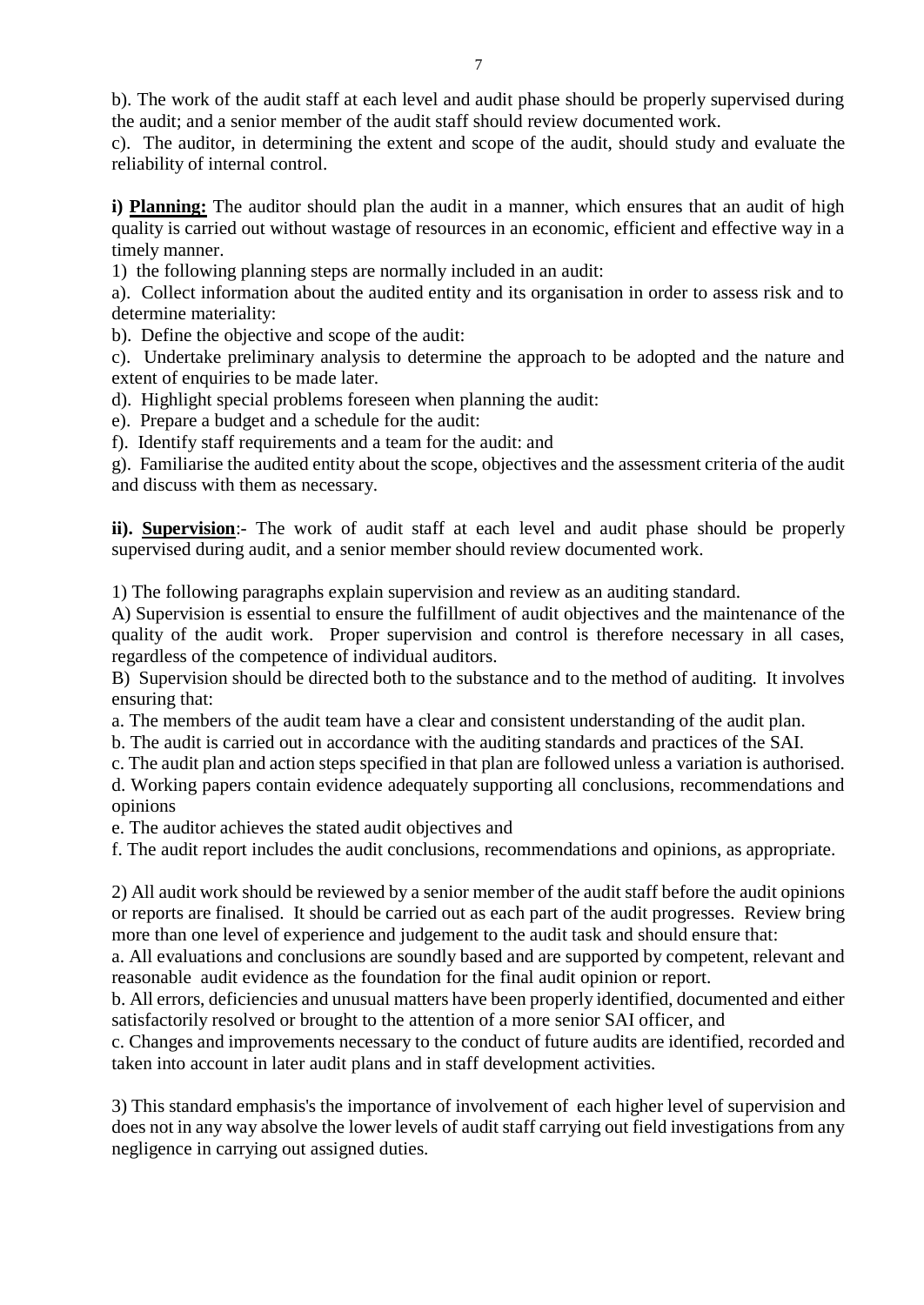**iii) Study & Evaluation of Internal Control:** The auditor, in determining the extent and scope of the audit, should study and evaluate the reliability of internal control and depend on the objectives of the audit and on the degree of reliance intended. Where accounting or other information systems are computerized, the auditor should determine whether internal controls are functioning properly to ensure the integrity, reliability and completeness of the data.

**iv) Compliance with Applicable laws and regulations:** In performance audit an assessment should be made of compliance with applicable laws and regulations when necessary to satisfy the audit objectives. The auditor should provide reasonable assurance to detecting illegal acts that could significantly affect audit objectives and should be alert to situation or transaction that could be indicative of illegal acts that may have an indirect effect on the audit reports.

The following paragraphs explain compliance as an auditing standard.

1) Reviewing compliance with laws and regulations is especially important when auditing government programs because decision-makers need to know if the laws and regulations are being followed, whether they are having the desired results, and, if not, what revisions are necessary. Additionally government organisations, programs, services, activities, and functions are created by laws and are subject to more specific rules and regulations.

2) Those planning the audit need to be knowledgeable of the compliance requirements that apply to the entity being audited. Because the laws and regulations that may apply to a specific audit are often numerous, the auditors need to exercise professional judgement in determining those laws and regulations that might have a significant impact on the audit objectives.

3) The auditor also should be alert to situations or transactions that could be indicative of illegal acts that may indirectly impact the results of the audit. When audit steps and procedures indicate that illegal acts have or may have occurred, the auditor needs to determine the extent to which these acts affect the audit results

4) In conducting audits in accordance with this standard, the auditors should choose and perform audit steps and procedures that, in their professional judgement, are appropriate in the circumstances. These audit steps and procedures should be designed to obtain sufficient, competent, and relevant evidence that will provide a reasonable basis for their judgement and conclusions.

5) Generally, management is responsible for establishing an effective system of internal controls to ensure compliance with laws and regulations. In designing steps and procedures to test or assess compliance, auditors should evaluate the entity's internal controls and assess the risk that the control structure might not prevent or detect non-compliance.

6) Without affecting the SAI's independence, the auditors should exercise due professional care and caution in extending audit steps and procedures relative to illegal acts so as not to interfere with potential future investigations or legal proceedings. Due care would include considering the concerned laws and relevant legal implications through appropriate forum to determine the audit steps and procedures to be followed.

**v) Audit Evidence:** Competent, relevant and reasonable evidence should be obtained to support the auditors judgment and conclusions regarding organization, programme, activity or function under audit.

The following paragraphs explain audit evidence as an auditing standard.

1) The audit findings, conclusions and recommendations must be based on evidence. Since auditors seldom have the opportunity of considering all information about the audited entity, it is crucial that the data collection and sampling techniques are carefully chosen. When computer-based system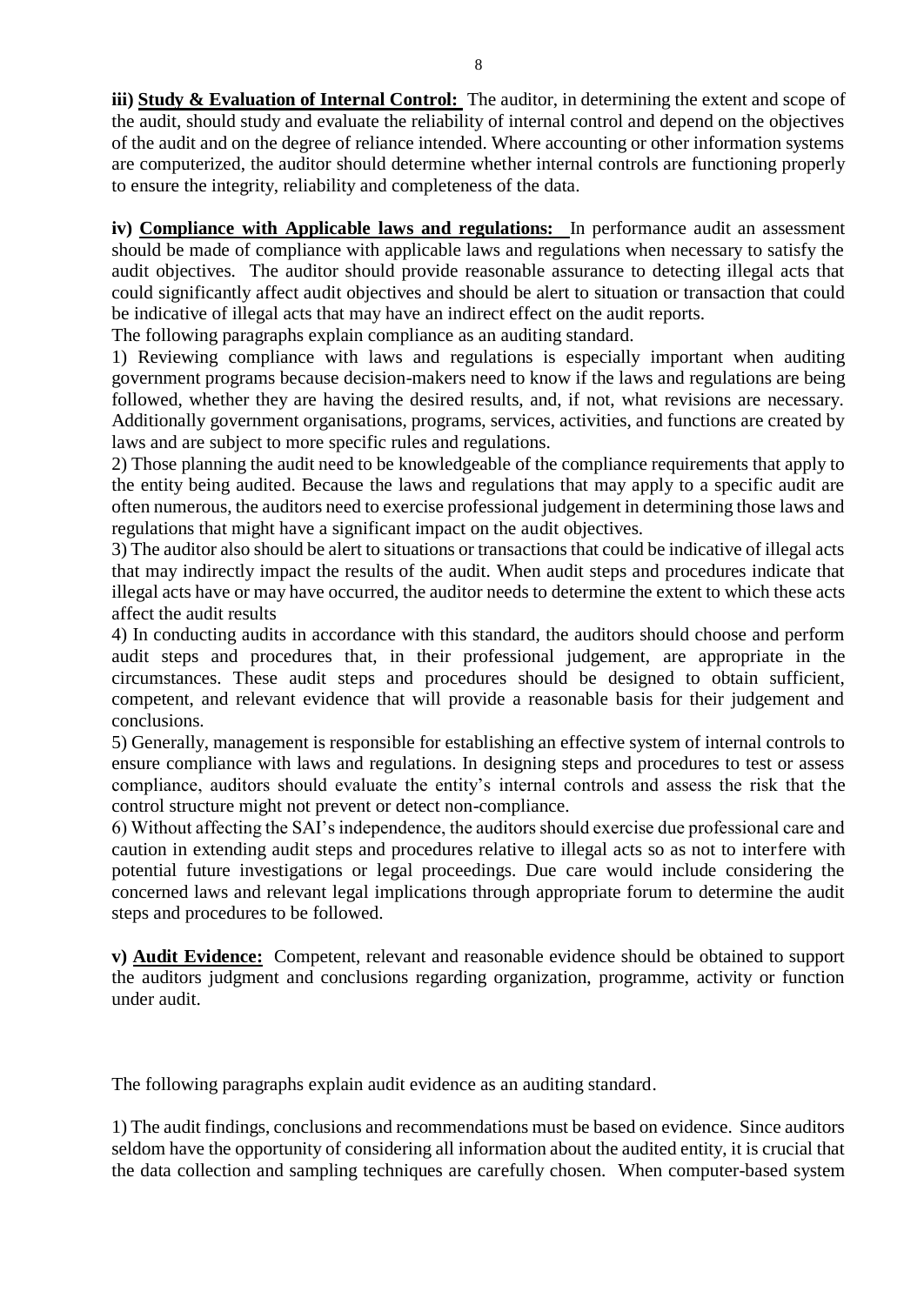2.) Auditor should adequately document the audit evidence in working papers, including the basis and extent of the planning, work performed and the findings of the audit. Working papers should contain sufficient information to enable an experienced auditor having no previous connection with the audit to ascertain from them the evidence that supports the auditor's significant findings and conclusions.

3.) Adequate documentation is important for several reasons, It will:

- a. Confirm and support the auditor's opinions and reports
- b. Increase the efficiency and effectiveness of the audit.

c. Serve as a source of information for preparing reports or answering any enquiries from the audited entity or from any other party.

- d. Serve as evidence of the auditor's compliance with Auditing Standards
- e. Facilitate planning and supervision.
- f. Help the auditor's professional development.
- g. Help to ensure that delegated work has been satisfactorily performed, and
- h. Provide evidence of work done for future reference.

4.) The auditor should bear in mind that the content and arrangement of the working papers reflect the degree of the auditor's proficiency, experience and knowledge.

**vi). Analysis of Financial Statements:** In all types of audit when applicable auditor should analyse the financial statement to establish whether applicable accounting standards for financial reporting and disclosure are complied with and should perform to such degree that a rational basis is obtained to express an opinion on financial statements.

The auditor should thoroughly analyse the financial statements and ascertain whether:

a). financial statements are prepared in accordance with acceptable accounting standards;

b). Financial statements are presented with due consideration to the circumstances of the audited entity;

- c). Sufficient disclosures are presented about various elements of financial statements; and
- d). The various elements of financial statements are properly evaluated, measured and presented.

The methods and techniques of financial analysis depend to a large degree on the nature, scope and objective of the audit, and on the knowledge and judgement of the auditor.

2). Where the SAI is required to report on the execution of budgetary laws, the audit should include: a). For revenue accounts, ascertaining whether forecasts are those of the initial budget, and whether the audits of taxes, rates and duties recorded, and imputed receipts, can be carried out by comparison with the annual financial statements of the audited activity;

b). For expenditure accounts, verifying credits to assist budgets, adjustment laws and, for carryovers, the previous year's financial statements.

3.) Where the SAI is required to report on systems of tax administration or systems for realising non-tax receipts, along with a systems study and analysis of realisation of revenue/receipts, detection of individual errors in both assessments and collection is essential to highlight audit assertions regarding the system defects and comment on their efficiency to ensure compliance.

**D) Reporting Standards**: 1). On the completion of each audit assignment, the Auditor should prepare a written report setting out the audit observations and conclusions in an appropriate form; its content should be easy to understand, free from ambiguity and supported by sufficient, competent and relevant audit evidence and be independent, objective, fair, complete, accurate, constructive and concise.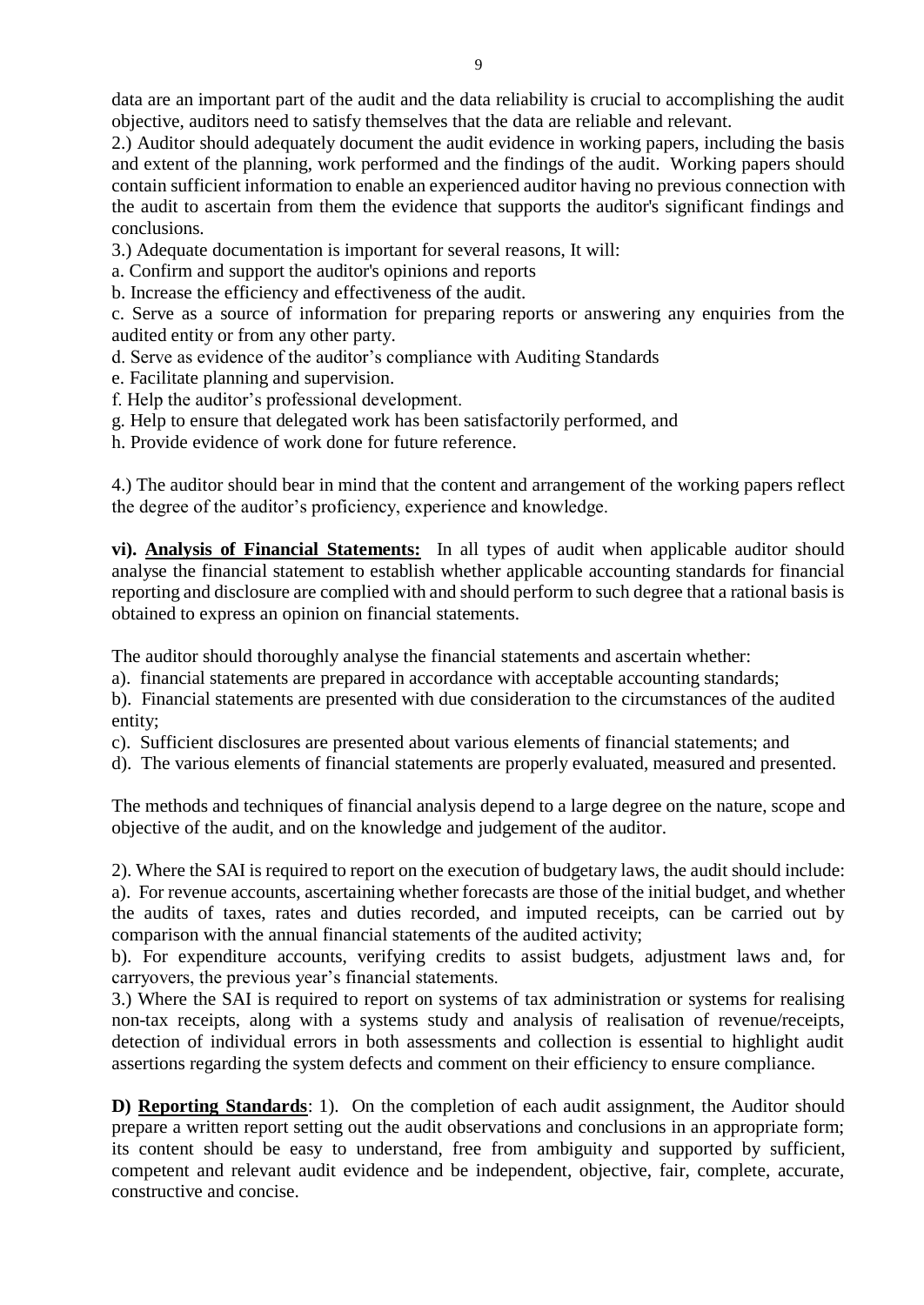2). With regard to fraudulent practice or serious financial irregularities detected during audit or examined by audit, a written report should be prepared. This report should indicate the scope of audit, main findings, total amount involved, modus operandi of the fraud or the irregularity, accountability for the same and recommendations for improvement of internal control system, fraud prevention and detection measures to safeguard against recurrence of fraud/serious financial irregularity.

3). The audit report should be complete. This requires that the report contains all pertinent information needed to satisfy the audit objectives, and to promote an adequate and correct understanding of the matter reported. It also means including appropriate background information. 4). In most cases, a single example of a deficiency is not sufficient to support a broad conclusion or a related recommendation. All that it supports is that a deviation, an error or a weakness existed. However, except as necessary, detailed supporting data need not be included in the report.

5). Accuracy requires that the evidence presented is true and the conclusions be correctly portrayed. The conclusions should flow from the evidence. The need for accuracy is based on the need to assure the users that what is reported is credible and reliable.

6). The report should include only information, findings and conclusions that are supported by competent and relevant evidence in the auditor's working papers. Reported evidence should demonstrate the correctness and reasonableness of the matters reported.

7). Correct portrayal means describing accurately the audit scope and methodology and presenting findings and conclusions in a manner consistent with the scope of audit work.

8). Objectivity requires that the presentation through out the report be balanced in content and tone. The audit report should be fair and not be misleading and should place the audit results in proper perspective. This means presenting the audit results impartially and guarding against the tendency to exaggerate or over emphasise deficient performance. In describing shortcomings in performance, the Auditor should present the explanation of the audited entity and stray instances of deviation should not be used to reach broad conclusions.

9). The tone of reports should encourage decision-makers to act on the auditor's findings and recommendations. Although findings should be presented clearly and forthrightly, the auditor should keep in mind that one of the objectives is to persuade and this can best be done by avoiding language that generate defensiveness and opposition.

10). Being convincing requires that the audit results be presented persuasively and the conclusions and recommendation followed logically from the facts presented. The information presented should be sufficient to convince the readers to recognise the validity of the findings and reasonableness of audit conclusions. A convincing report can help focus the attention of management on matters that need attention and help stimulate correction.

11). Clarity requires that the report be easy to read and understand. Use of non-technical language is essential. Wherever technical terms and unfamiliar abbreviations are used, they should be clearly defined. Both logical Organisation of the material and precision in stating the facts and in drawing conclusions significantly contribute to clarity and understanding. Appropriate visual aids (such as photographs, charts, graphs and maps etc.,) should be used to clarify and summarise complex material.

12). Being concise requires that the report is not longer than necessary to convey the audit opinion and conclusions. Too much of details detracts from the report and conceals the audit opinion and conclusions and confuses the readers. Complete and concise reports are likely to receive greater attention.

13). Being constructive requires that the report also includes well thought out suggestions, in broad terms, for improvements, rather than how to achieve them. In presenting the suggestions due regard should be paid to the requirements of rules and orders, operational constraints and the prevailing milieu. The suggestions should be discussed with sufficiently high level functionaries of the entities and as far as possible, their acceptances obtained before these are incorporated in the report.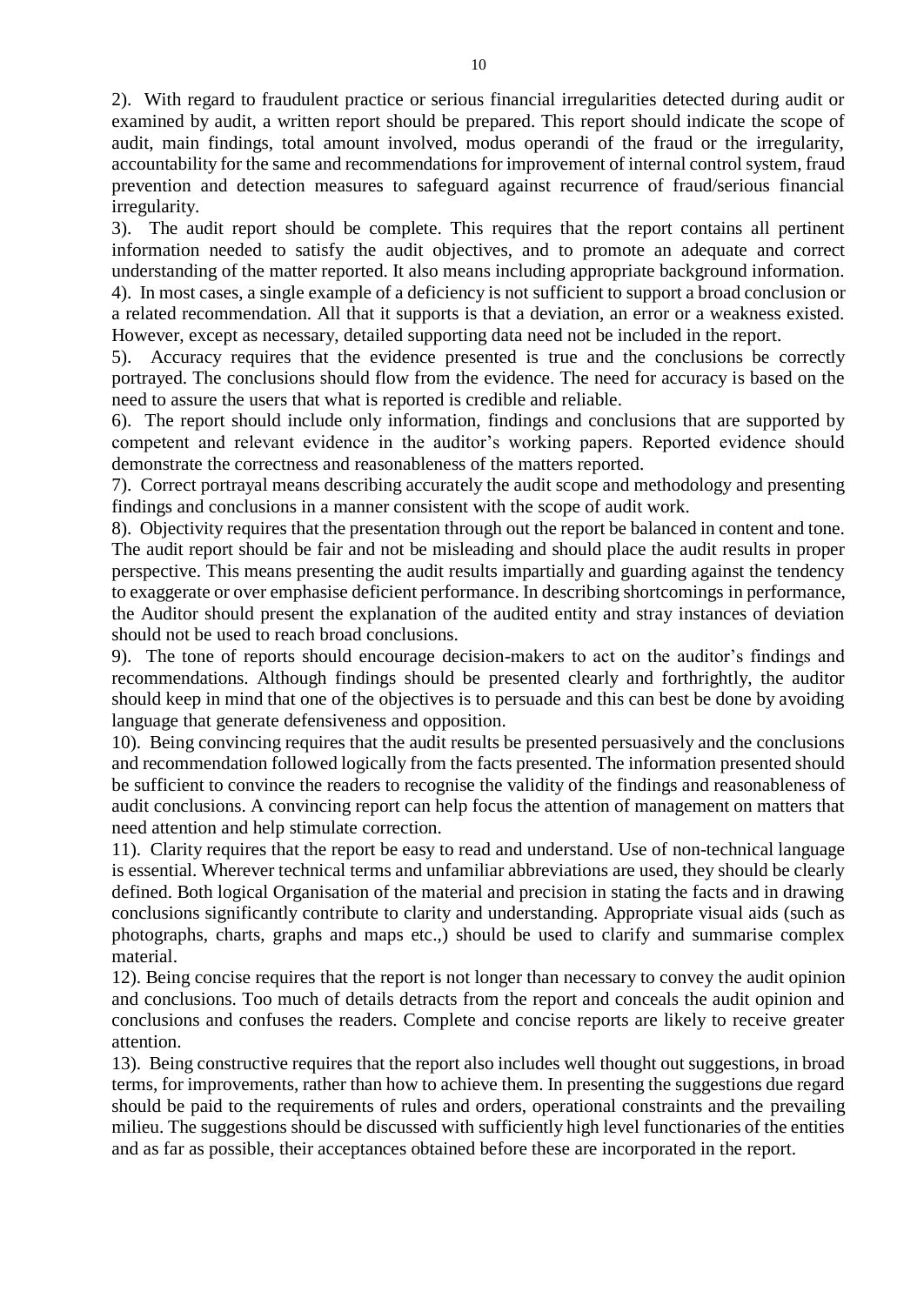14). Timeliness requires that the audit report should be made available promptly to be of utmost use to all users, particularly to the auditee organisations and/ or Government who have to take requisite action.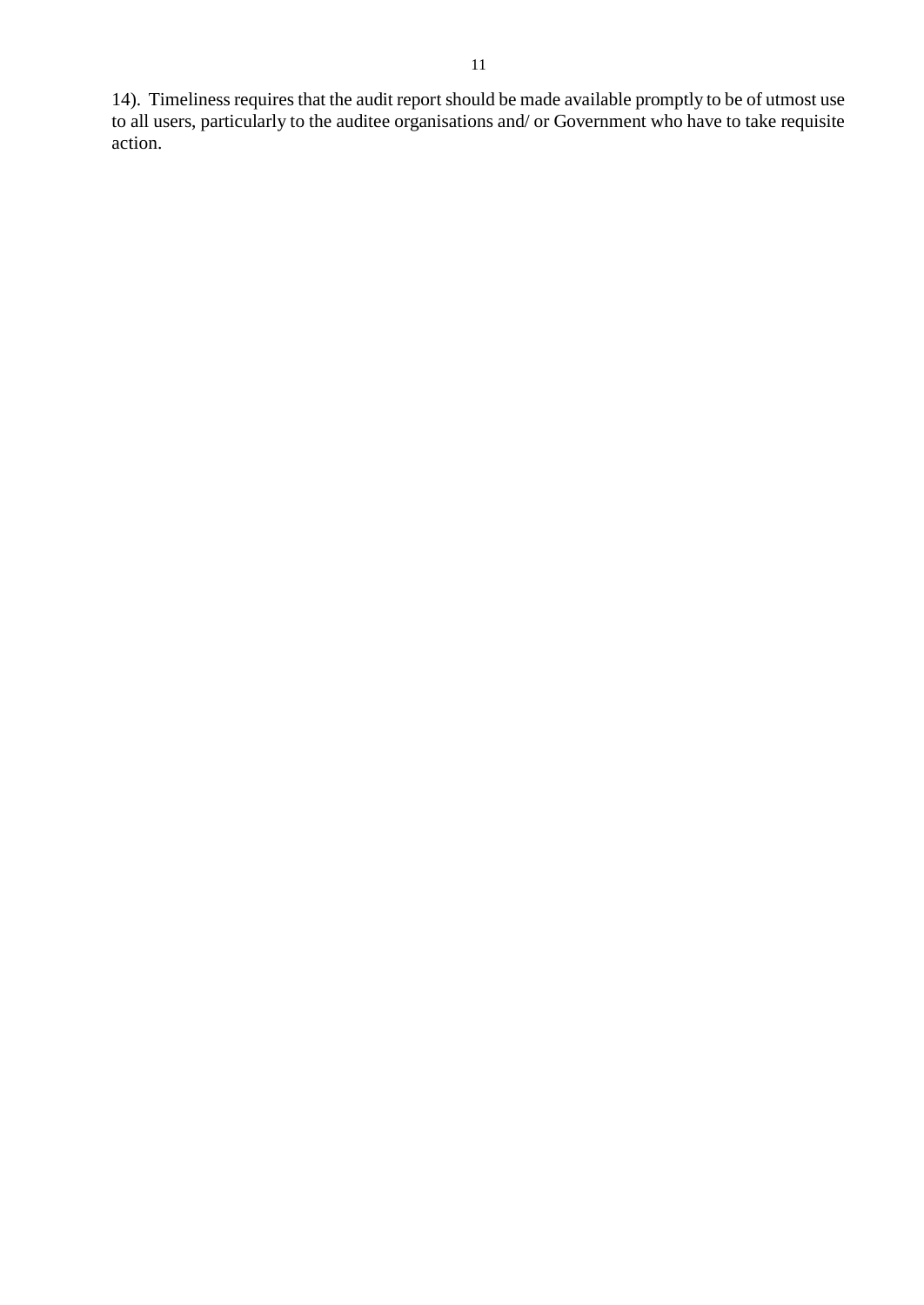#### **CHAPTER -2**

#### **ORGANISATIONAL SET UP**

**2.1**. The A.P. Government in the Food and Agriculture Department administers the provision of the Act and Rules on purchase Tax through the Cane commission in the Office of the Commissioner and Director of Sugar and Cane Commissioner. He exercises his powers and performs duties through the Deputy Cane Commissioner and Assistant Cane Commissioners who are the Assessing Authorities of the purchase tax. There are eleven Assistant Cane Commissioners in the State in the following sugarcane regions:

- 1. Bhodan
- 2. Zaheerabad
- 3. Miryalaguda
- 4. Cuddapah
- 5. Chittoor
- 6. Anakapally
- 7. Samarlakota
- 8. Bobbili
- 9. Vuyyur
- 10. Nellore
- 11. Tanuku

**2.2.** Under each Assistant Cane Commissioner, there are Cane Regulation Inspectors who ensure the collection of purchase tax in the factory/factories which is/are under their supervision.

#### **2.3.** *Constitution of the sugarcane Advisory Committee:*

As soon as may be after the commencement of the A.P.Sugarcane (Regulation of Supply and Purchase) Act 1961, the Government shall by notification constitute a committee for the state to be called the A.P.Sugarcane Advisory Committee.

(Section. 3 of APS (RSP) ACT 1961).

#### **2.4.** *Constitution of council:*

For each factory zone, the Cane Commissioner shall, by notification, constitute a Cane Development Council which shall be a body corporate by the name of the factory zone for which it is constituted having perpetual succession and a common seal with power to acquire, hold and dispose of property and to enter into contracts and may by its corporate name sue and be sued. (Section 5 (1) of A.P.S. (RSP) Act 1961).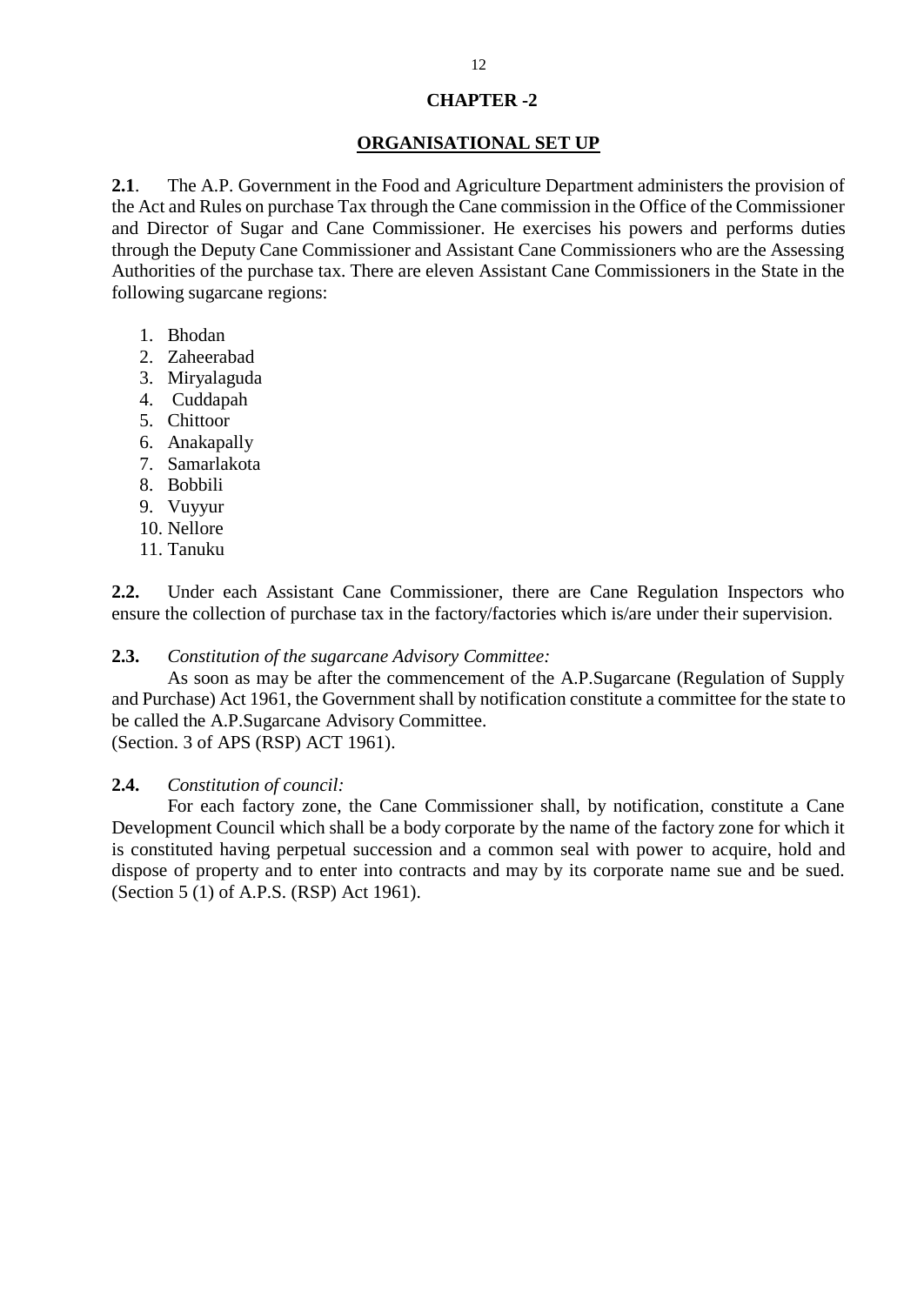#### **CHAPTER – 3**

#### **LEVY OF PURCHASE TAX**

**3.1.** The Government may by notification levy a tax at such rate not exceeding "One Hundred" Rupees" per metric tonne on the purchase of cane required for use consumption or sale in a factory or khandasari unit (section 21 (1) of APS (RSP) Act 1961).

**3.2.** The Government may, by notification remit in whole or in part such tax in respect of cane used or intended to be used in a factory or khandasari unit for any purpose specified in such notification ( section 21 (2) of APS (RSP) Act 1961).

**Note:** Govt. have fixed a rate of Rs.60 per MT and Rs. 22 per MT on the purchase of cane required for use, consumption or sale in all factories and khandasari units respectively vide G.O.M's No: 109 Industries and Commerce (sugar) Dept. dt: 21-05-96. The rate was Rs.30 per MT prior to 21-05-1996.

Govt.ordered vide G.O.M's No:327 Industries and Commerce (sugar) Dept. dt:14-12-2006 for passing on the entire purchase Tax of Rs.60/- per Metric Tonne in respect of Sugar Factories and Rs.22/- per Metric Tonne in respect of Khandasari Sugar Units to the cane growers for 2006-07 season as was done during the seasons 2001-02 to 2005-06 also.

**3.3.** Notwithstanding any thing in any other law for the time being in force, any sum due to Govt. towards the purchase tax levied under section 21 of A.P.Sufarcane (R.S.P) Act, 1961 shall be a first charge on the sugar produced out of cane already subject to purchase tax. No occupier of factory of owner or Khandasari unit shall remove or cause to be removed any sugar produced in the factory or khandasari unit on or after the date specified by the Cane Commissioner in this behalf, either consumption or for sale or manufacture of any other commodity in or outside the factory or khandasari unit, until he has paid such sum.

Provided that such sugar may be deposited without payment of any such sums in a godown or other place of storage approved by the assessing authority and where it is so deposited it shall not be removed there from until the sum as aforesaid has been paid (Section.21 (3) of APS (RSP) Act 1961).

**3.4.** Before the beginning of each crushing season or as soon thereafter as may be and in the case of crushing season beginning on the date of commencement of A.P.Sugarcane (R.S.P.) amendment Act, 1976 as soon as may be after such commencement the assessing authority shall work out and specify the provisional amount of tax calculated per metric tonne of sugar under sub-section (1) by correlating the quantity of sugarcane purchased for the factory of khandasari unit during the last preceeding crushing season in which the factory or khandasari unit was under production.

**Explanation I** : - If the factory or khandasari unit was under production during only a part of any such previous crushing season, it shall be sufficient to take into consideration that part of the crushing season during which the factory or khandasari unit was actually under production.

**Explanation II** :- If the factory or khandasari unit had not commenced production before the crushing season for which the provisional assessment is made, then the assessing authority may specify the provisional amount of tax on the basis of comparable data, relating to other factories or khandasari units if any, in the same region or of any other relevant factory. (Section.21( 3-A) APS (RSP) Act 1961).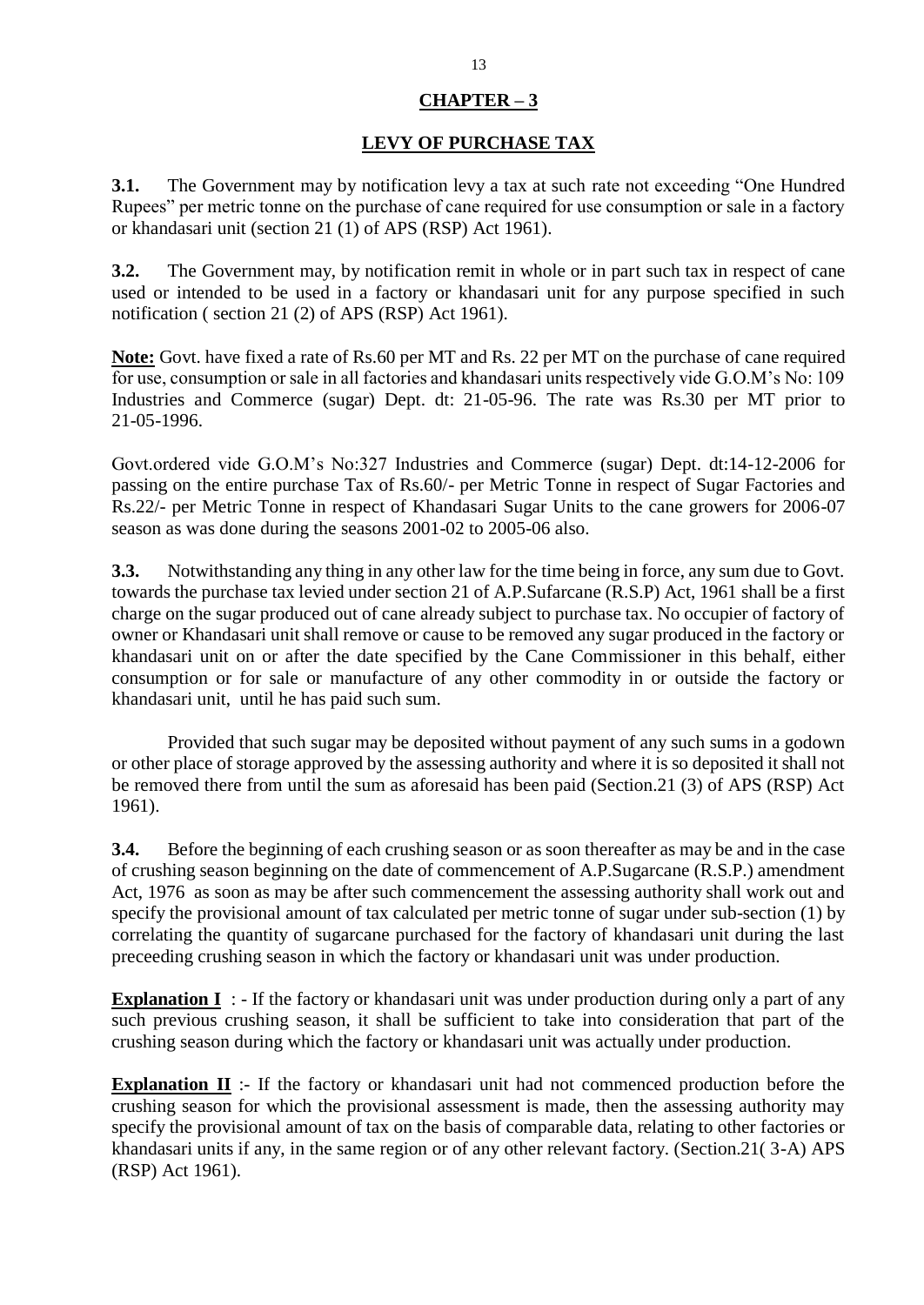**3.5.** At the end of crushing season the assessing authority shall work out and specify a revised amount of tax to be paid by taking into account the quantity of sugarcane purchased for the factory or khandasari unit and the sugar produced in the factory or khandasari unit during the current crushing season and, where the amount is reduced or increased on such revision, the excess paid or the deficit as, the case may be, shall be spread over the remaining stock of the said sugar and the amount to be paid before removal of such stock of sugar shall be refixed accordingly and if no such sugar remains in stock then the owner shall be entitled to a refund or liable to pay the balance as the case may be.( Section.21( 3-B) APS (RSP) Act 1961).

**3.6.** If at any time, it appears to the assessing authority that a part of the stock of the said sugar has been removed, or is for any other reason no longer available and the payment towards tax due against such part under this section has not been made, the assessing authority may direct the deficit to be recovered by spreading it over the sugar in stock at that time.( Section.21( 3-C) APS (RSP) Act 1961).

**3.7.** Where the assessing authority is satisfied that the occupier of a factory or owner of a khandasari unit had removed or caused to be removed any sugar in contravention of the provisions of section 21 or has failed to account fully for the sugar produced in the factory or khandasari unit or deposited by him under the provision to sub-section (3) the person liable to pay the tax shall in addition to the amount payable under sub section (3) in respect of the quantity of sugar so removed or caused to be removed or unaccounted for, be also liable to pay by way of penalty a further sum not exceeding one hundred percent of the sum so payable.(Section.21( 3-D) APS (RSP) Act 1961).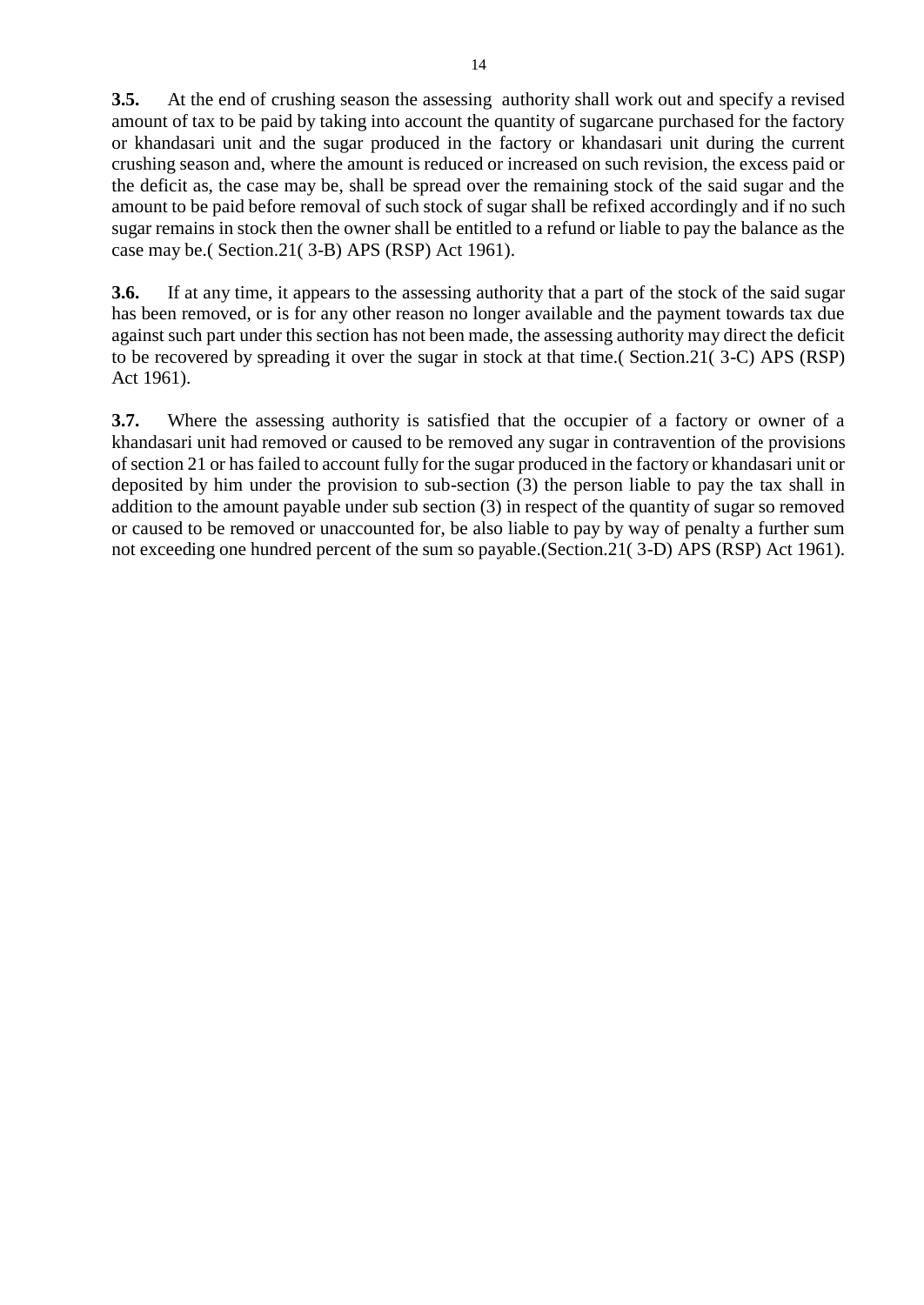#### **CHAPTER – 4**

#### **COLLECTION OF TAX**

**4.1** (a) The tax payable shall be levied and collected from the occupier of the factory or the owner of the khandasari unit in such manner and by such authority as may be prescribed (Section.21( 4) APS (RSP) Act 1961).

(b) Arrears of tax shall carry interest at such rate as may be prescribed(Section.21( 5) APS (RSP) Act 1961).

(c) If the tax together with interest, if any due thereon is not paid by the occupier of factory or the owner of the khandasari unit within the prescribed time, it shall be recoverable from him as an arrear of Land Revenue (Section.21( 6) APS (RSP) Act 1961).

**4.2.1**.(a) The occupier of a factory or the owner of a Khandasari Unit shall pay into the nearest treasury or in the manner specified by the Government the provisional amount of tax per metric tonne of sugar as fixed and communicated by assessing authority under sub-section 3-A of section 21

(b) The occupier of Sugar Factory or owner of Khandasari Sugar Mill pay the Purchase Tax due amount within (14) days from the date of purchase of cane under section 21(6) of Andhra Pradesh Sugar Cane (Regulation of supply and purchase) Act, 1961

(c) Where an occupier of a Sugar Factory or owner of Khandasari Mill fails to make payment of Purchase Tax for the sugar cane purchased within the time stipulated under clause (b) he shall pay interest on the amount due @ 16% per annum from the date of purchase.

**4.2.2** If it appears to the assessing authority that any quantity of sugar has been removed without any payment of tax as mentioned under sub-rule (1) above, a further sum by way of penalty as specified under sub sections ( 3-D) (b) of section 21 of the Act shall be levied by him and such amount shall be treated as part of tax for purpose of recovery under sub section (6) of section 21 of the Act.

**4.2.3** Arrears shall carry interest at the rate of 16 percent per annum from the date following the date of closure of crushing till the amount is finally paid. (Rule 45 of A.P.S (RSP) Rules 1961). 4.2.4 If the tax under this Act together with interest, if any due thereon, is not paid by the occupier of a factory or owner of a khandasari unit within the prescribed time, it shall be recoverable from him as an arrears of land revenue. (Section 21 (6) of APS (RSP) Act, 1961).

**4.3.** Before the close of each fortnight, the occupier of a factory or the owner of a khandasari unit shall submit to the Cane Commissioner a return in form 7 showing the total quantity of cane that entered the factory during the fortnight immediately proceeding and the amount of tax deposited by him into the local Government treasury on account of cane purchased in the factory, together with the treasury receipt showing that the amount of tax due has been duly credited into the local Govt. treasury. (Rule 46 of APS (RSP)Rules 1961).

**4.4.** The Cane Commissioner shall, on receipt of the return submitted to him under rule 46, check that the amount of the tax has been correctly calculated and that the amount due as provided in rule 45 has been credited into the local Government treasury (Rule 47 of APS (RSP) Rules 1961).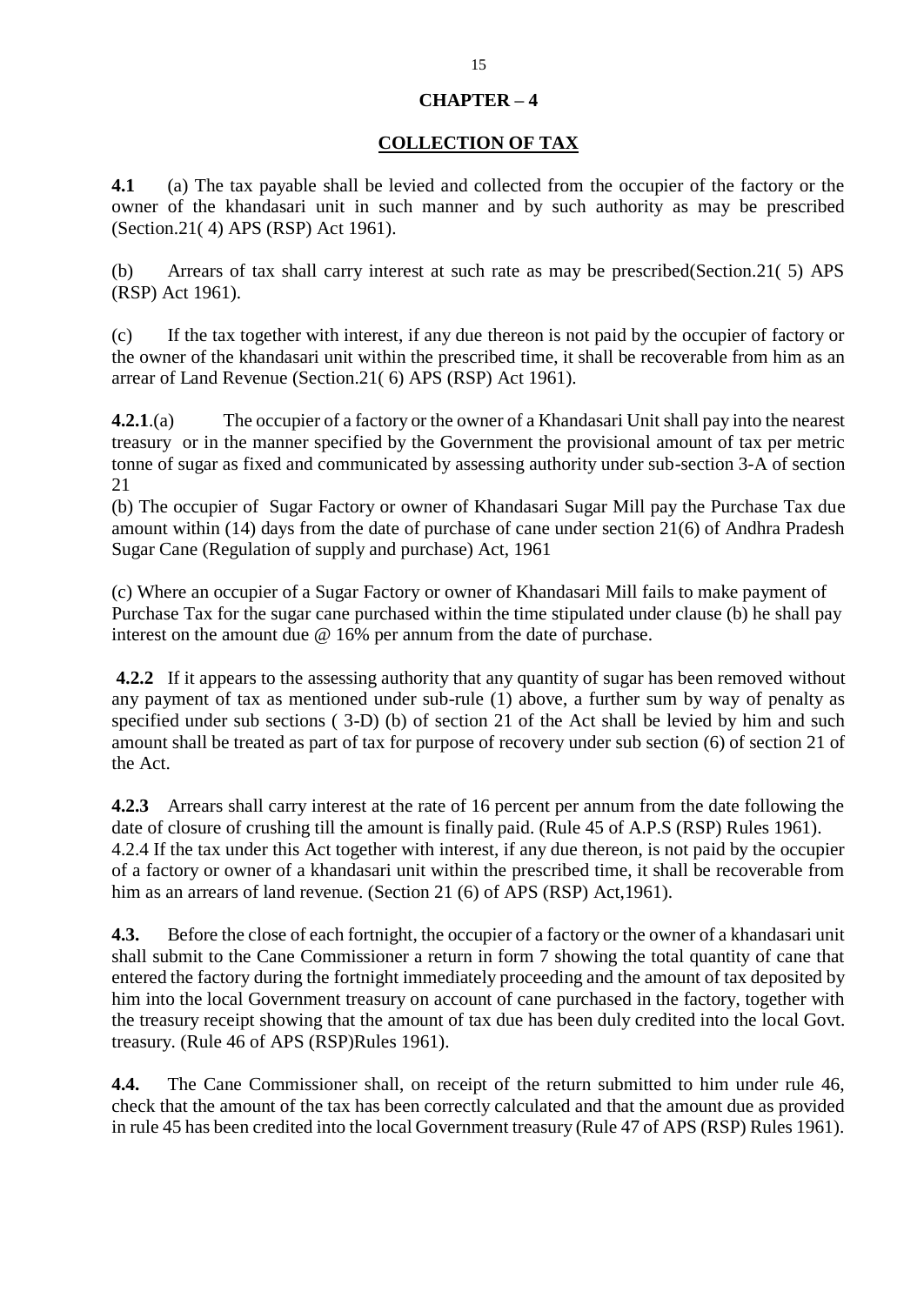#### **CHAPTER 5**

## **PENALTIES**

**5.1.** If any occupier of factory or khandasari unit contravenes the provision of

- a) Section 12 of A.P.S. (R.S.P.) Act 1961.
- b) Sub Section 1 of section 13 of APS (R.S.P.) Act 1961.
- c) Any rule made sub section 2 of section 13 of A.P.S.(R.S.P.) Act 1961
- d) Sub Section 1 of Section 16 of the Act.
- e) Sub- Section 2A, 4 & 5 of Section 19 of the Act.
- f) Sub Section 3 of Section 21 of the Act.
- g) He shall be punishable with fine which may extend to rupees five thousand and in the case of continuing contravention with a further fine not exceeding rupees one thousand for each day during which the contravention continues. (Sn.23 (1) ).

**5.2.** Any person who contravenes the provisions of sub-section (2) or sub-section 2(A) of section 16 shall be punishable with fine which shall not be less than rupees one thousand and which shall not exceed rupees two thousand, and any person who contravene the provisions of sub-section (3) or sub-section (4) of section 20 shall be punishable with fine which may extend to Rupees two thousand. (Sn. 23 (2) ).

**5.3.** Any person contravening any of the provisions of this Act or of any rule or order made under this Act for which no penalty is provided in sub-section (1) or sub-section (2) shall be punishable with fine which may extend to Rupees Five hundred (Sn. 23 (3) ).

**5.4.** Levy of penalty not exceeding 100% of tax due is contemplated in sub-section 21 (3D) for contravention of section 21 (3.C).

**5.5.** The provision of the Act under which penalties cab be levied have been dealt with under "Penalties" in the foregoing paras. The various provisions for the violation of which penalties can be levied are given in the following paras.

#### (a) **Estimate of the Cane required by a factory and fixation of minimum Quantity of Cane to be crushed.**

1. The Cane Commissioner may, for the purpose of section 15 (declaration of factory zone), by order, require the occupier of any factory to furnish to him in the manner and on the date specified in the order an estimate of the quantity of cane required by the factory during any crushing season.

2. The Cane Commissioner shall examine every such estimate in consultation with the council concerned and shall publish the same with such modification if any, as he may make. He shall also make an order fixing in the prescribed manner the minimum quantity of cane to be crushed by the factory during the season. (Section.  $12(1)$  & (2) of APS (RSP) Act 1961)

#### **5.6. Register of cane growers & cane growers Co-operative Societies**:

The occupier of a factory shall maintain in the prescribed form a register of all cane growers who sell cane to that factory. A copy of the entries made in the register shall be forwarded to the council and the cane Inspector, not later than the  $30<sup>th</sup>$  September of each year.

The Government may take rules to provide for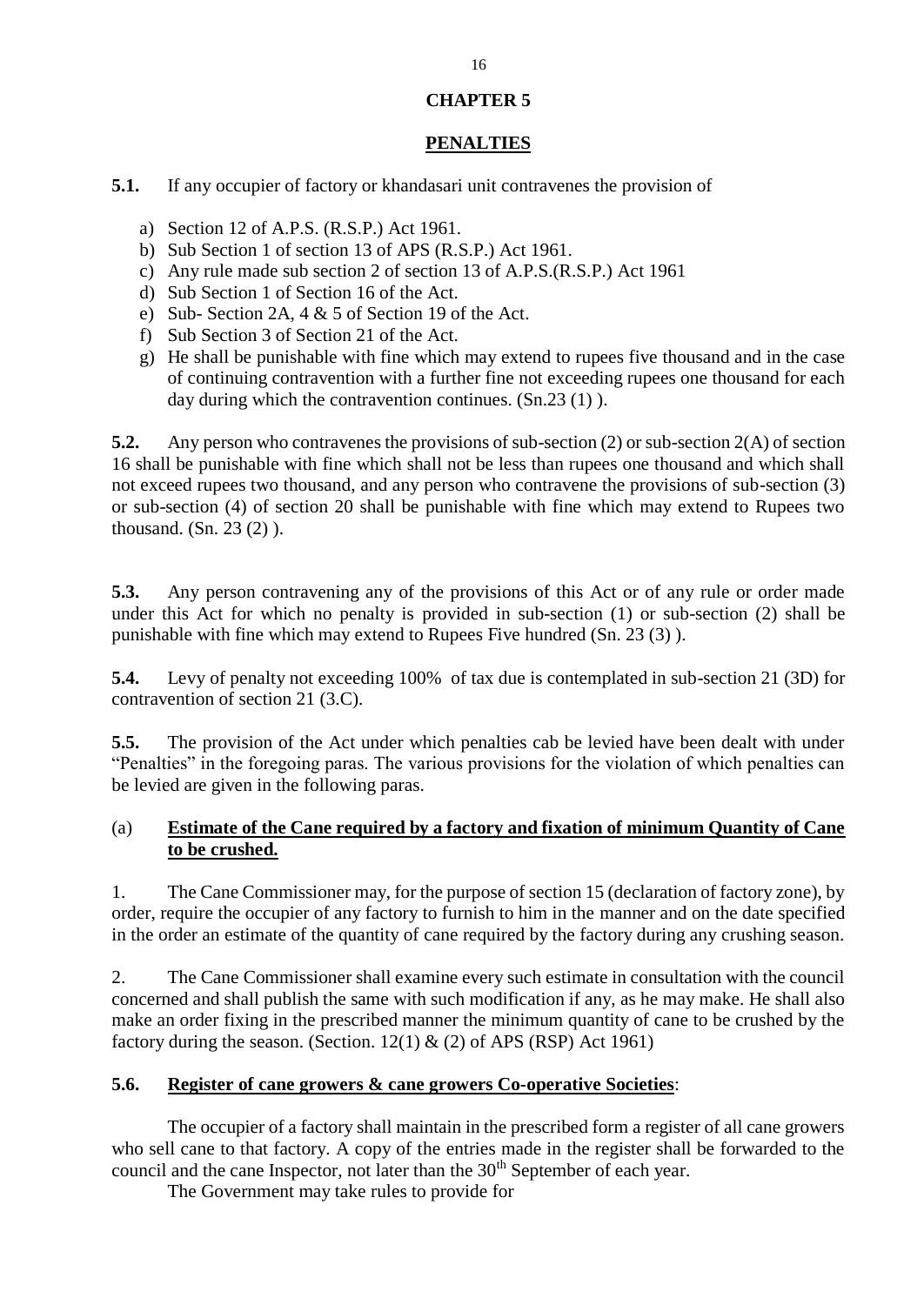- (a) The correction of entries made in the register and the addition of new entries if necessary.
- (b) The supply of copies of entries made in the register on payment of the prescribed fee. (Section 13 (1) & (2) of APS (RSP) Act 1961).

#### **5.7. Regulation of supply and purchase of cane in factory zone**

Where an area has been declared as the factory zone for a factory, the occupier of such factory shall purchase such quantity of cane grown in that area and offered for sale to the factory as may be determined by the Cane Commissioner in accordance with the provisions of the schedule to the Act. (Section.16 (1) of APS (RSP) Act 1961).

**5.8.** (i) The price of the cane remaining unpaid on the expiration of the period specified in sub-section (2) of section 19 of the Act (within fourteen days from the date of delivery) shall carry interest at fifteen percent per annum from the date of delivery of cane and it shall be recovered as an arrear of Land revenue.

(ii) Where the occupier of a factory or the owner of a khandasari unit or any other person competent in that behalf enter into an agreement with a bank under which the bank agrees to give advance to him on the security of the sugar produced or to be produced in the factory or khandasari unit the said occupier, owner or other person, as the case may be shall provide in such agreement that such percentage which shall not be less than fifty percent of the total amount of advance as may be prescribed shall be set apart and be available only for payment to cane growers or other co-operative societies on account of the quantity of sugarcane purchased or to be purchased for the factory or khandasari unit during current crushing season from these cane growers or from or through those societies and interest thereon and such societies commission in respect thereof.

(iii) Every such occupier, owner or other person as aforesaid shall send a copy of every such agreement to the Collector and cane commissioner within a week from the date on which it is entered into. (Section .19(2-A),(4) & (5) of APS (RSP) Act 1961).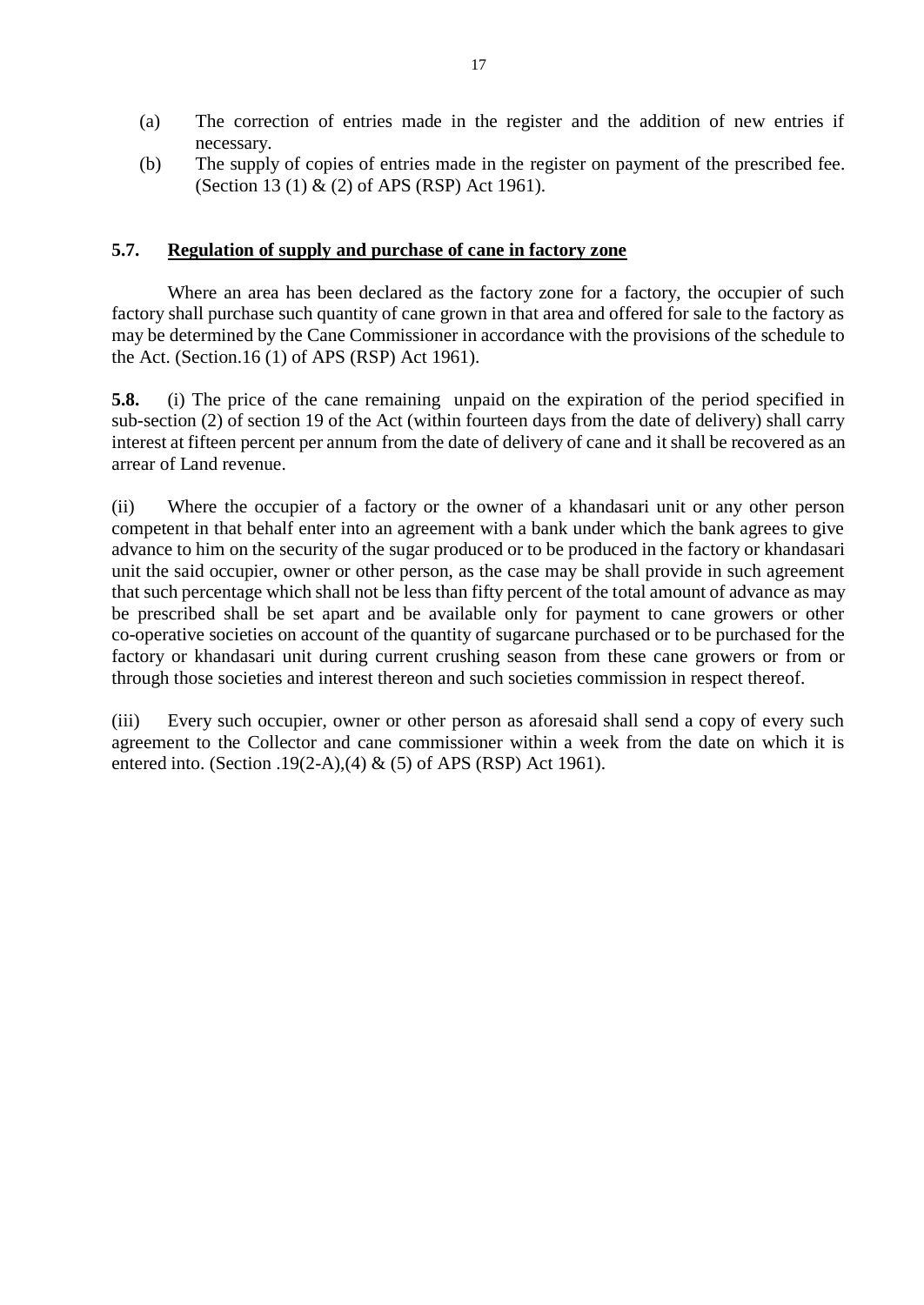#### **CHAPTER 6**

#### **RECORDS TO BE MAINTAINED AND AUDIT CHECKS TO BE EXERCISED.**

**6.1** Assistant Cane Commissioner, who is in-charge of a region maintains a register in form 7, which is called the purchase tax ledger. He is the assessing authority of purchase Tax from the purchasers of the sugar cane under his jurisdiction. Apart from the purchase tax ledger other records or particulars to be checked in audit are as follows:-

- (a) Month-wise particulars of sugarcane crushed by the sugar factories.
- (b) The year-wise details of incentives paid to ryots and details of its adjustments, if any, carried out in the books of assessing authority while making payments to Government towards purchase tax.
- (c) Year-wise details of amount of purchase tax paid by the factories.
- (d) Penalties levied and the relevant files.
- (e) Challans file.

**6.2.** In audit, it is to be seen that purchase tax is properly assessed, levied, collected and credited to Govt. account, Files maintained for each sugar factory/ khandasari unit have to be called for and checked with a view to see whether any violation of the act for which penalties are leviable, have been noticed by Department and penalties as prescribed in the Act have actually been levied, collected and credited to Govt. account.

It should specifically be examined whether in cases of removal of sugar without payment of purchase tax due in contravention of subsection (3-C) of section 21 penalty equivalent to 100 per cent of tax due had been levied as contemplated in subsection (3 D) ibid.